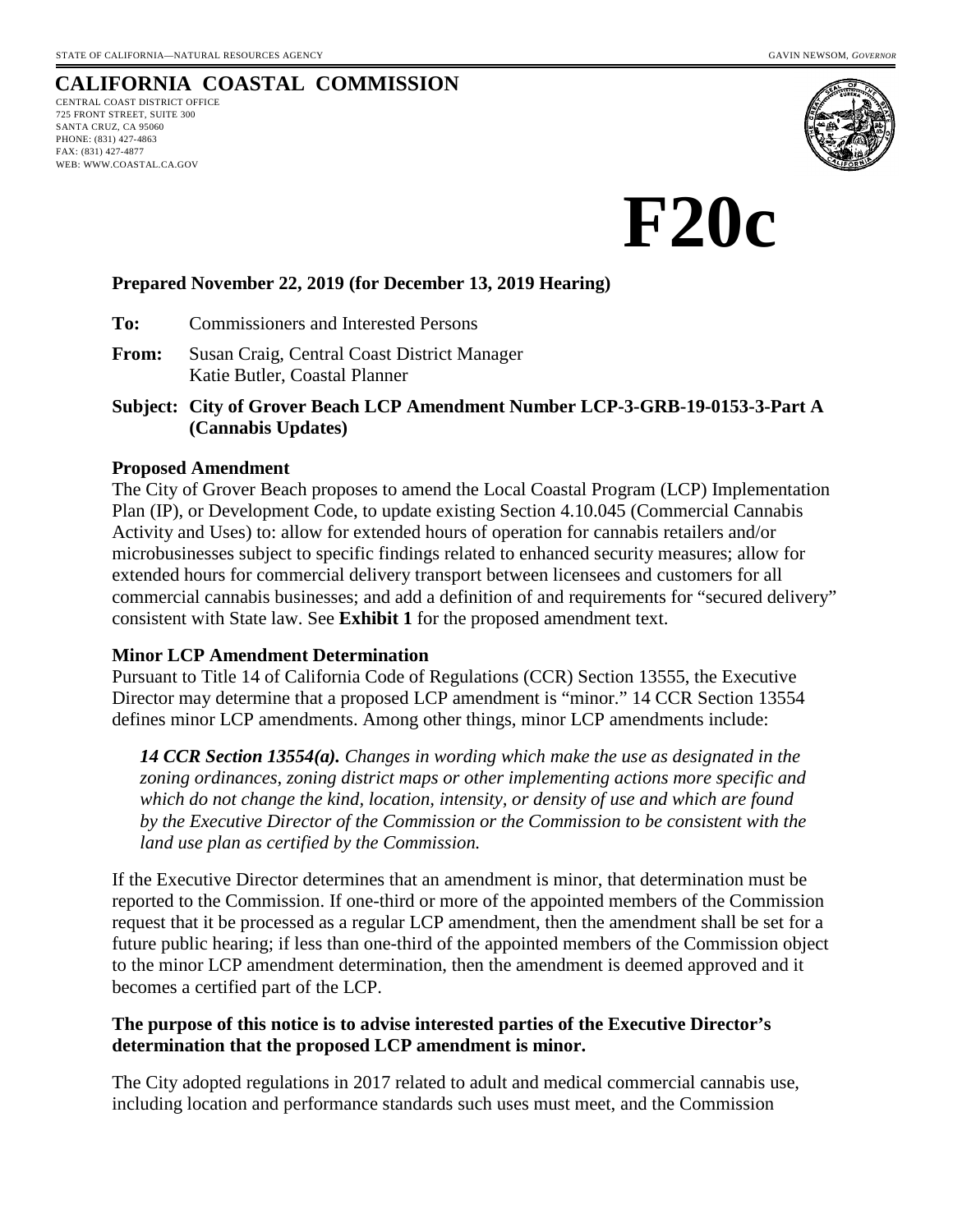subsequently approved those regulations after finding that cannabis activities would not adversely impact coastal resources. This amendment slightly modifies the existing regulations, including to extend hours of operation for retailers if certain security-related measures are included on site, and to add a clarifying definition and standards for "secured delivery" consistent with State law. All other LCP and cannabis-specific standards are unchanged by the amendment and remain in effect, thereby ensuring continued protection of coastal resources. The proposed amendment clarifies standards in the LCP related to this type of use, and does not change the kind, location, intensity, or density of use of land, and therefore qualifies under the regulatory definition of a minor LCP amendment (14 CCR Section 13554(a)).

## **California Environmental Quality Act (CEQA)**

The Coastal Commission's review and development process for LCPs and LCP amendments has been certified by the Secretary of Resources as being the functional equivalent of the environmental review required by CEQA. (*See* (Pub. Res. Code Section 21080.5; 14 CCR Section 15251(f).) The City has determined that the amendment is exempt from CEQA pursuant to 14 CCR Section 15061 based on the general rule that CEQA only applies to projects which have the potential for causing a significant effect on the environment. The amendment would not expand the types of uses allowed, or result in an increase in potential development. Therefore, the City determined that it can be seen with certainty that there is no possibility that the activity in question may have a significant effect on the environment. Thus, it is unnecessary for the Commission to suggest modifications to the proposed amendment to address adverse environmental impacts because the proposed amendment, as submitted, will not result in any significant environmental effects for which feasible mitigation measures would be required.

# **Coastal Commission Concurrence**

The Executive Director will report this minor LCP amendment determination, and any comments received on it, to the Coastal Commission at its December 13, 2019 meeting in Calabasas. If you have any questions or need additional information regarding the proposed amendment or the method under which it is being processed, please contact Katie Butler at the Central Coast District Office in Santa Cruz. If you wish to comment on and/or object to the proposed minor LCP amendment determination, please do so by 5:00 p.m. on December 6, 2019.

# **Procedural Note - LCP Amendment Action Deadline**

This proposed LCP amendment was filed as complete on November 8, 2019. It amends the IP only and the 60-working-day action deadline is February 10, 2020. Thus, unless the Commission extends the action deadline (it may be extended by up to one year), the Commission has until February 10, 2020 to take a final action on this LCP amendment.

## Exhibit: [Exhibit 1:](#page-2-0) Proposed Amendment Text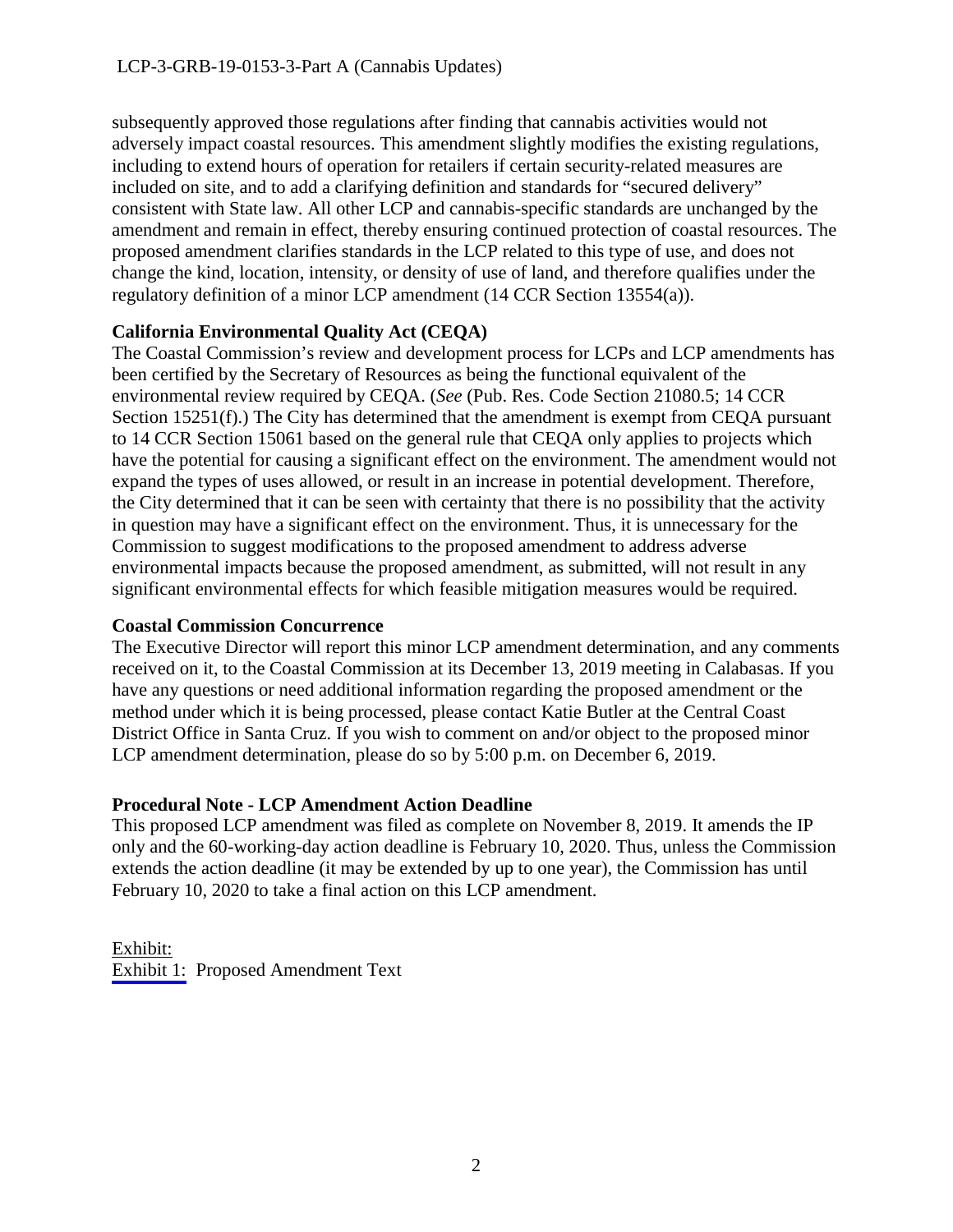#### **ORDINANCE NO. 19-05**

#### <span id="page-2-0"></span>AN ORDINANCE OF THE CITY COUNCIL OF THE CITY OF GROVER BEACH, CALIFORNIA AMENDING ARTICLE IX SECTION 4.10.045 SUBSECTION G TO REVISE COMMERCIAL CANNABIS DEVELOPMENT STANDARDS

WHEREAS, the City of Grover Beach is a General Law city organized pursuant to Article XI of the California Constitution; and

WHEREAS, pursuant to the authority granted the City by Article XI, Section 7 of the California Constitution, the City has the police power to adopt regulations designed to promote the public convenience or the general prosperity, as well as regulations designed to promote the public health, the public morals or public safety; and

WHEREAS, comprehensive zoning regulations and regulations upon the use of land and property lie within the City's police power; and

WHEREAS, the Federal Controlled Substances Act, 21 U.S.C. Sections 801 et seq. classifies marijuana as a Schedule 1 Drug and makes it unlawful, under federal law, for any person to cultivate, manufacture, distribute, dispense, or possess with intent to manufacture, distribute or dispense, marijuana; and

WHEREAS, the Federal Controlled Substances Act contains no exemption for the cultivation, manufacture, distribution, dispensation or possession of cannabis for medicinal purposes; and

WHEREAS, notwithstanding federal law, in 1996, the voters of the State of California approved Proposition 215 (codified as California Health and Safety Code Section 11362.5 and -titled the "Compassionate Use Act of 1996"), the intent of Proposition 215 being to enable persons who are in need of marijuana for medical purposes to be able to obtain and use it without fear of state criminal prosecution under limited, specified circumstances; and

WHEREAS, in 2004, Senate Bill 420 was enacted (codified as California Health and Safety Code Section 11362.7 et seq. and titled the "Medical Marijuana Program Act" to clarify the scope of the Compassionate Use Act of 1996 ("CUA"); and

WHEREAS, the Medical Marijuana Program Act ("MMPA") promulgates rules wherein counties and cities can adopt and enforce rules and regulations consistent with its provisions; and

WHEREAS, in 2011, Assembly Bill 2650 was enacted (codified as California Health and Safety Code Section 11362.768) affirming that counties and cities can under state law adopt ordinances that control and restrict the location and establishment of a medical marijuana cooperative, collective, dispensary, operator, establishment, or provider; and

WHEREAS, In 2015, California enacted three bilis - Assembly Bill 243; Assembly Bill 266; and Senate Bill 643 - that collectively established a comprehensive state regulatory framework for the licensing and enforcement of cultivation, manufacturing, retail sales, transportation, storage, delivery, and testing of medicinal cannabis in California. This regulatory scheme was known as the Medical Cannabis Regulation and Safety Act (MCRSA); and

> Fxhibit 1 LCP-3-GRB-19-0153-3-Part A 1 of  $5$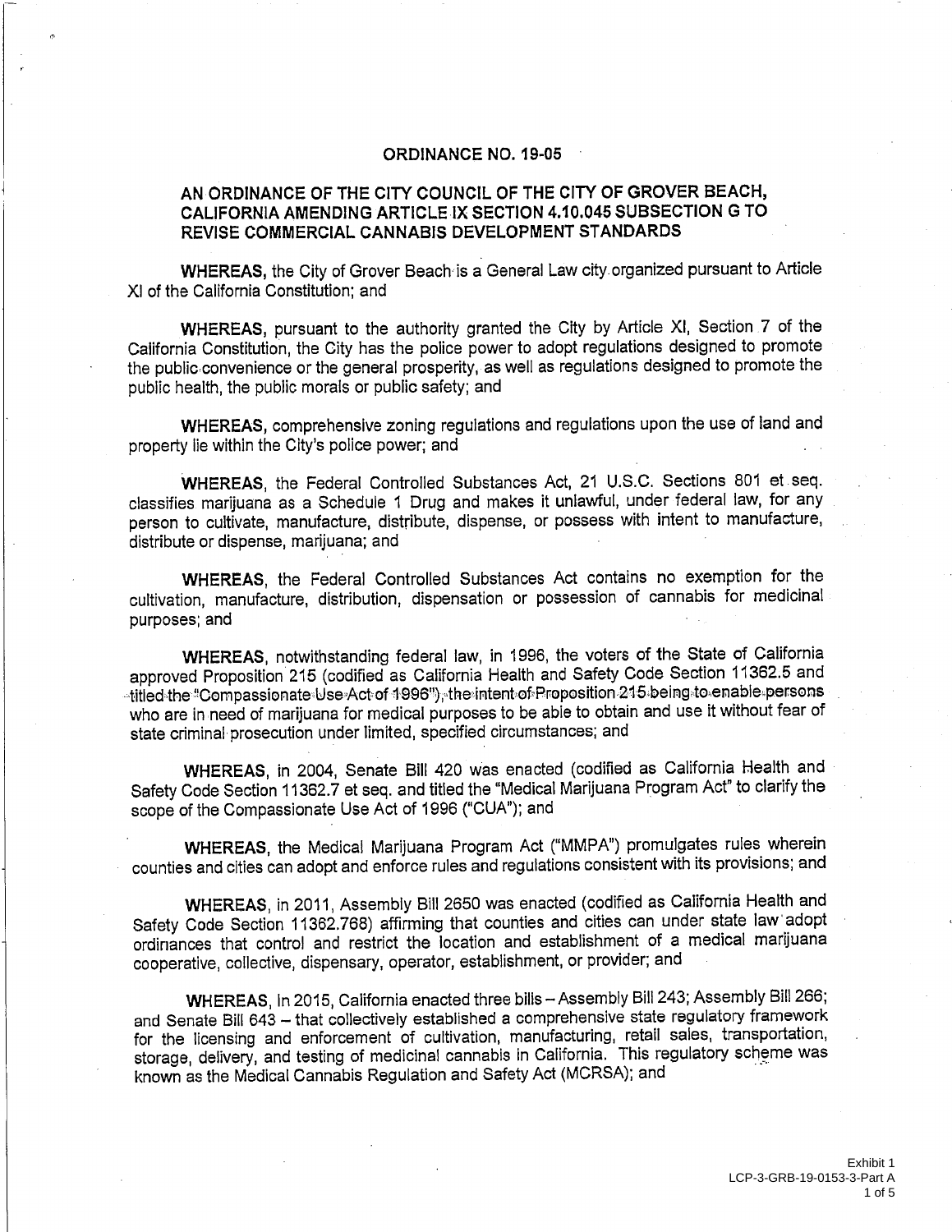WHEREAS, In November, 2016, Proposition 64 was enacted and entitled "The Adult Use of Marijuana Act" ("AUMA") (codified as amendments to California Health and Safety Code. Business and Professions Code, Revenue and Taxation Code and Food and Agricultural Code). The intent of Proposition 64 being to establish a comprehensive system to decriminalize, control and requiate the cultivation, processing, manufacturing, distribution, testing, and sale of nonmedical marijuana, including marijuana products, for use by adults 21 years and older, and to tax the commercial growth and retail sale of mariluana, as well as other mariluana related activities; and

WHEREAS, June 27, 2017, the State Legislature adopted the State Budget along with a number of trailer bills including Senate Bill 94 which enacted "The Medicinal and Adult-Use Cannabis Regulation and Safety Act (MAUCRSA). This bill repealed MCRSA and included certain provisions of MCRSA in the licensing provisions of AUMA. Under this bill, these consolidated provisions make up the MAUCRSA and includes the requiations for both medical and nonmedical cannabis uses; and

WHEREAS, the California Supreme Court held in City of Riverside v. Inland Empire Patients Health and Wellness Center, Inc. (2013) 56 Cal. 4<sup>th</sup> 729, 753 ("Inland Empire") that the objectives of the CUA and MMPA were modest and that those acts did not create a broad right to access medical marijuana, and *Inland Empire* goes on to provide that neither the CUA nor the MMPA "expressly or impliedly preempts the authority of California cities and counties. under their traditional land use and police powers, to allow, restrict, limit, or entirely exclude" the distribution of medical marijuana. (Id. At p. 762.); and

**WHEREAS**, the Court of Appeal, Third Appellate District, held in James Maral, et al. v. City of Live Oak (2013) 221 Cal.App.4th 975, that the reasoning of Inland Empire applies to the cultivation of medical marijuana as well as its distribution, as both are addressed in the CUA and the MMPA; and

WHEREAS, with limited exceptions, neither the Compassionate Use Act (CUA), the Medical Marijuana Program Act (MMPA), the Medical Cannabis Regulation and Safety Act (MCRSA), the Adult Use of Marijuana Act (AUMA) or the Medicinal and Adult-Use Cannabis Regulation and Safety Act (MAUCRSA) require or impose an affirmative duty or mandate upon local governments to allow, authorize or sanction the establishment and the operation of facilities for distribution, cultivation, manufacturing or processing medical or non-medical marijuana within its jurisdiction, and

WHEREAS, notwithstanding the comprehensive nature of both the Adult Use of Marijuana Act and the Medicinal and Adult-Use Cannabis Regulation and Safety Act, both Acts under state law protect the ability of local entities to maintain reasonable control over medical and nonmedical marijuana activities; and

WHEREAS, the City Council desires to establish reasonable land use controls and reasonable regulations on the operation of commercial medical and adult use marijuana-related businesses and personal use which are intended to operate in conjunction with the City of Grover Beach Development Code's land use regulation and which are intended to address the negative impacts and nuisance impacts of marijuana-related businesses and use; and

WHEREAS, commercial Medical and Adult Use marijuana-related businesses and personal use will be subject to the zoning and land use regulations as set forth in Article IX, Development Code, of the City of Grover Beach Municipal Code; and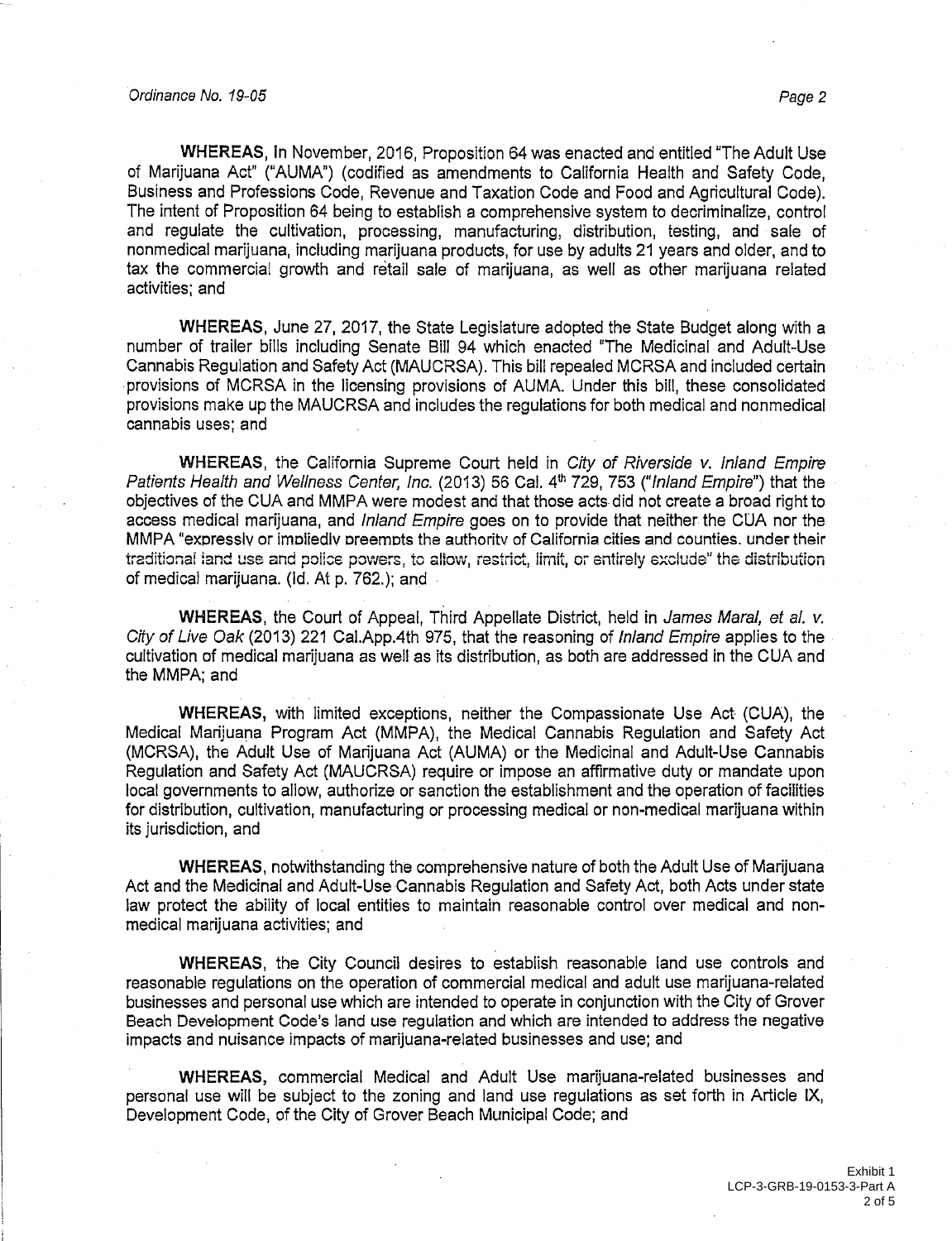WHEREAS, mindful of the fact that marijuana possession and use is prohibited under federal law and partially decriminalized under state law, it is the Council's intention that nothing in this ordinance shall be construed, in anyway, to expand the rights of anyone to use or possess marijuana under state law; engage in any public nuisance; violate federal law, or engage in any activity in relation to the cultivation, distribution, testing or consumption of marijuana that is otherwise illegal. It is further the intent of the City Council of the City of Grover Beach to maintain local control over these matters to the fullest extent permitted by law; and

WHEREAS, the Planning Commission held a public hearing on June 26, 2019 and recommended the City Council approve the Development Code amendment; and

WHEREAS, the City Council held a public hearing on July 1, 2019 and conducted an introduction and first reading to approve the amendments to the commercial cannabis land use and regulatory ordinances.

WHEREAS, the City Council held a public hearing on July 15, 2019 and conducted a second reading to approve the amendments to the commercial cannabis land use and regulatory ordinances.

NOW THEREFORE, BE IT HEREBY ORDAINED BY THE CITY COUNCIL OF THE CITY OF GROVER BEACH AS FOLLOWS:

Findings of Exemption for the purposes of the California Environmental PART 1. Quality Act:

The proposed amendment is exempt from the California Environmental Quality Act (CEQA) Guidelines Section 15061 based on the general rule that CEQA applies only to projects which have the potential for causing a significant effect on the environment and where it can be seen with certainty that there is no possibility that the activity in question may have a significant effect on the environment. The proposed amendment would not expand the types of uses allowed, or result in an increase in potential development.

Article IX Development Code, Chapter 4 Standards for Specific PART<sub>2.</sub> Development and Land Use, Section 4.10.045 Commercial Cannabis Activity and Use, Subsection G Development Standards is hereby amended as follows:

Development standards. Commercial Cannabis Uses shall comply with the following G. standards:

1. All Retailers and/or Microbusinesses with a retailer use, whether open to the public or delivery only, may be open to the public between the hours of 9:00 a.m. and 7:00 p.m. and make and receive deliveries between the hours of 9:00 a.m. and 9:00 p.m. Extended hours will be approved from 7:00 a.m. to 9:00 p.m. subject to a finding that enhanced security is agreed to and provided by participating in the City's operated security system with cameras and video capability to view the street frontages of the business to the boundaries of the premises or lot where the business is permitted. All other non-retailer and Microbusinesses with non-retailer uses may operate at any time. - but shall only receive deliveries between the hours of 7:00 a.m. and 9:00 p.m. Commercial transport between licensees and deliveries to customers for all commercial cannabis businesses shall be between the hours of 7:00 a.m. and 9:00 p.m.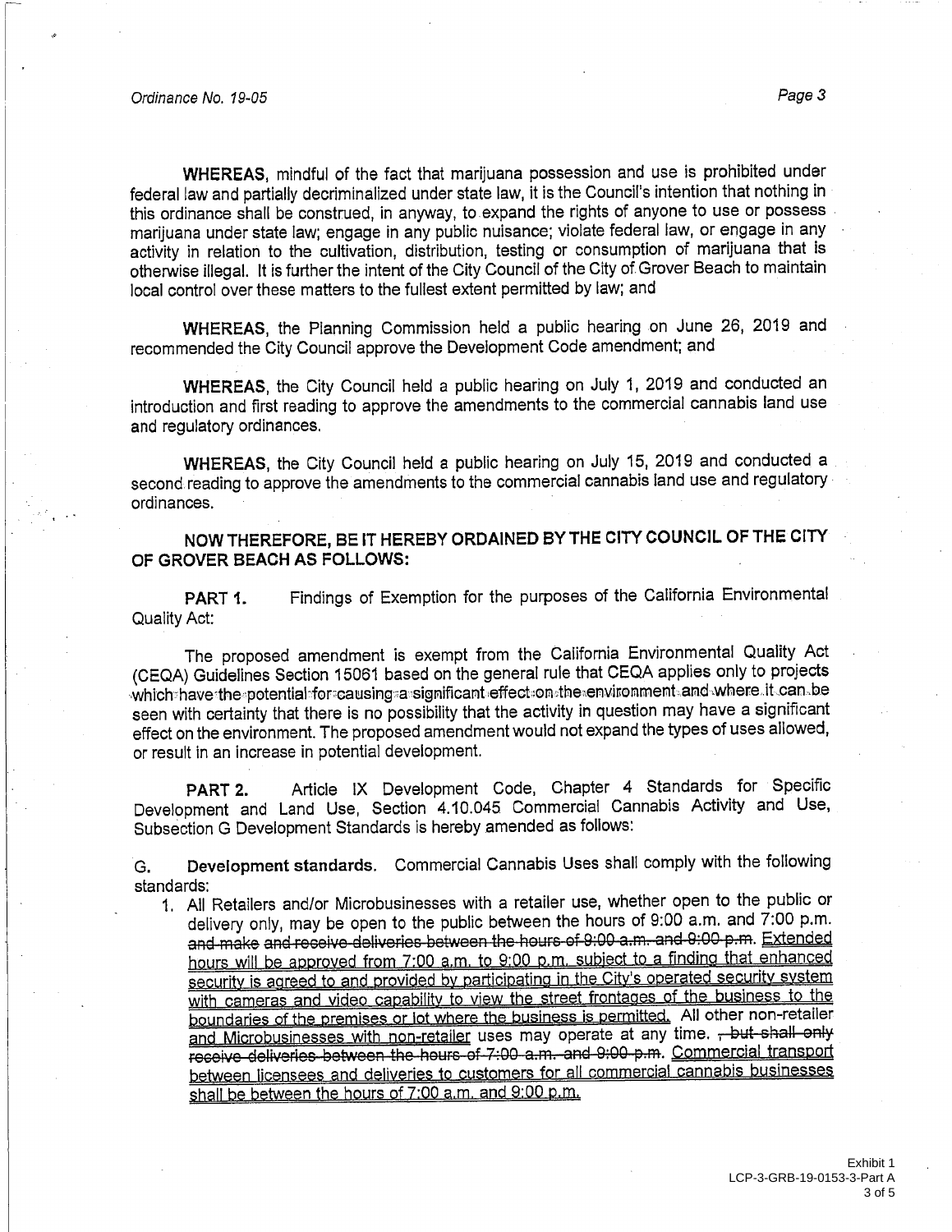- 2. Cultivation and nursery uses shall prepare a Water Recycling Management Plan that demonstrates that irrigation water is recycled to the maximum extent feasible using best management practices. A separate water meter shall be installed for irrigation uses.
- 3. All cultivation and nursery uses shall be within an enclosed building. Cultivation and nursery uses are prohibited outdoors.
- 4. Cultivation and nursery uses may use mixed-light buildings when issued a local license consistent with State licensing that allows for mixed-light buildings when no light is visible through the roof and windows of grow areas from dusk to dawn.
- 5. All delivery areas and loading/unloading areas shall be conducted within a secured area. Secured Delivery. All commercial cannabis facilities shall provide a secured shipping and receiving area for deliveries of all cannabis, cannabis concentrate, and cannabis products as defined in GBMC Article III, Chapter 18, Section 4000.20. A secured shipping and receiving area shall comply with either of the following.
	- a. Internal Within a fully enclosed structure either attached or within the commercial cannabis building that provides sufficient area to park and unload the delivery vehicle(s) located at the side or rear of the building, if feasible. Access shall be through a roll up or similar garage door with removable bollards. The delivery area shall be monitored 24 hours a day by video surveillance, electronic alarm monitoring, and shall not have any windows leading to the outside. Any skylights shall either be removed or have security bars added to prevent entry. The delivery area shall only be accessible to the shipping and receiving area and not directly into the operating, manufacturing. or retail portions of the commercial cannabis business.
	- b. External Within a fenced or walled area that is not visible from the street and adiacent properties located at the side or rear of the building as approved by the Police Chief. The fence or wall shall be a minimum of six (6) feet in height that is structurally sound and secure to prevent access and fully encloses the delivery area. The fence shall visually screen the delivery area so delivery activities are not visible from the street and adjacent properties. The fence design shall be consistent with the Industrial Design Guidelines and constructed of durable, solid materials. The fence shall include a lockable gate(s) that is locked at all times, except for during times of active ingress/egress. If a roof or structure is required to screen the shipping and receiving area from adjacent properties, it shall be made of a solid material that will provide full visual screening of the delivery area. This delivery area shall be monitored 24 hours a day by video surveillance and only be accessible to the shipping and receiving area and not directly into the operating, manufacturing, or retail portions of the commercial cannabis business.
- 6. Odor control devices and techniques shall be incorporated to ensure that marijuana odors are not detectable from the property boundary and public right-of-way. In multi-tenant buildings marijuana odors shall not be detectable from the building exterior, or from exterior and/or interior common areas such as walkways, hallways, breezeways, foyers, lobby areas, or any other areas available for use by common tenants or the visiting public, or within any other unit located inside the same building as the commercial cannabis business. Odor control systems shall include, but are not limited to, ventilation and exhaust systems that provide sufficient odor absorbing to meet the above requirements.
- 7. An Operations and Security Plan shall be prepared as required by Municipal Code Article III Chapter 18.